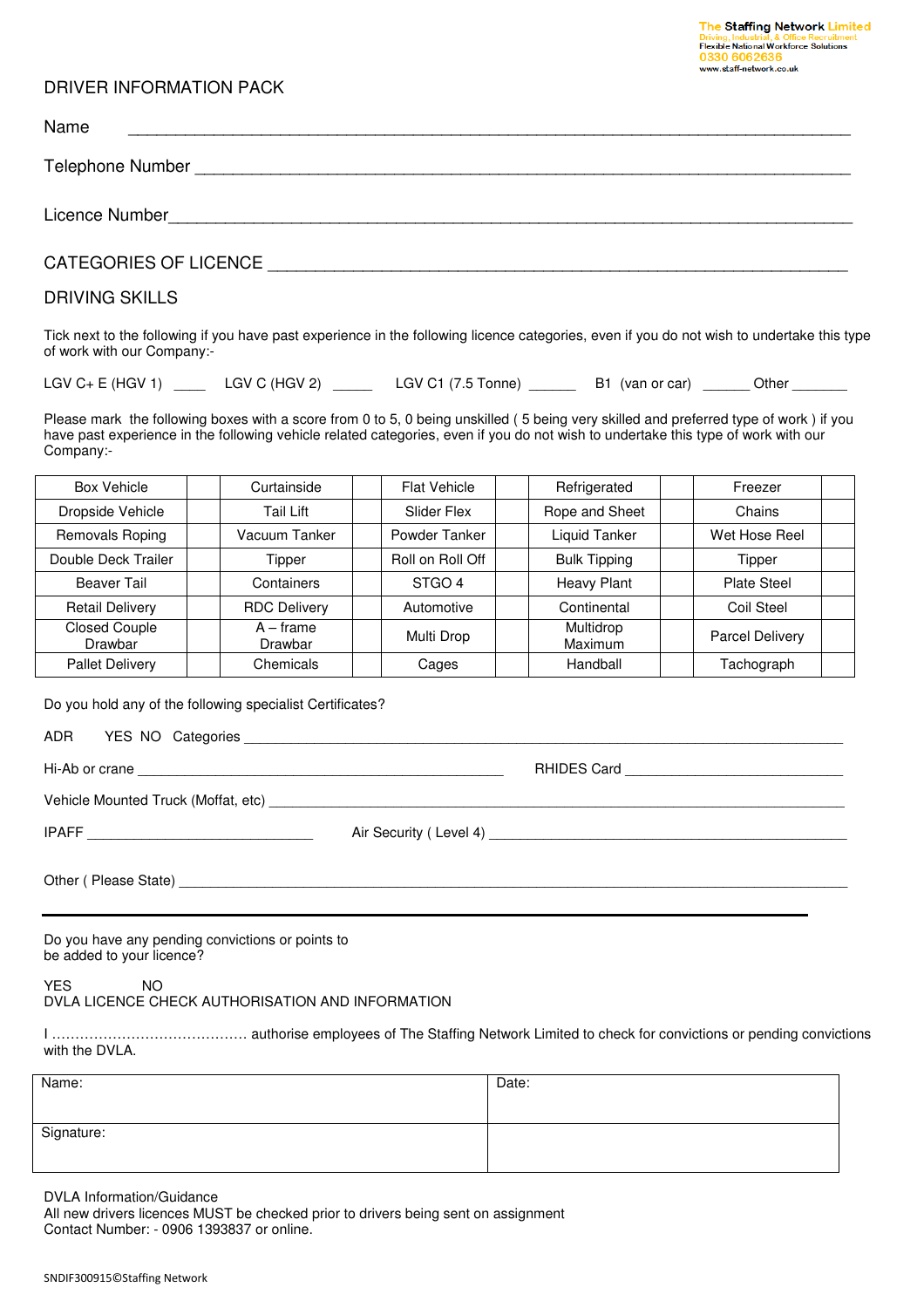## **Please answer the following questions to the best of your knowledge**

- 1 When splitting a break period, the minimum time periods are:
	- a. 20 minutes and 15 minutes
	- b. 15 minutes and 30 minutes
	- c. 20 minutes and 25 minutes
- 2 Which of the following is not recorded by the tachograph:
	- a. Rest and breaks
	- b. Miles per gallon
	- c. Driving time
- 3 Weekly rest at base can be reduced to:
	- a. 36 hours
	- b. 24 hours
	- c. 42 Hours
- 4 A daily rest period of 11 hours can be reduced to a minimum of 9 hours not more than:
	- a. Three times between any two weekly rest periods
	- b. Twice in any one week
	- c. Once a week
- 5 The maximum permitted period of driving in any two consecutive weeks is:
	- a. 90 hours
	- b. 92 hours
	- c. 94 hours
- 6 The maximum weekly driving period is:
	- a. 48 hours
	- b. 54 hours
	- c. 56 hours
- 7 After being issued with a digital driver card, it must be:
	- a. Carried only when using a digital tachograph
	- b. Carried at all times
	- c. Carried only when using analogue tachograph
- 8 On digital tachograph vehicles, manual entries must be made:
	- a. At the end of the day
	- b. During the log-in-procedure
	- c. When downloading data
- 9 A driver card stores data for approximately:
	- a. 15 days
	- b. 28 days
	- c. 56 days
- 10 Driving without a Digital Driver card can only take place:
	- a. If the driver card has been left at home
	- b. When the driver card has been lost or stolen
	- c. When the driver card has expired
- 11 When must you carry out Pre-use checks of a trailer or tractor unit:
	- a. Weekly
	- b. Monthly
	- c. At the start of each shift
	- d. At the end of each shift
	- e. I am not a C+E driver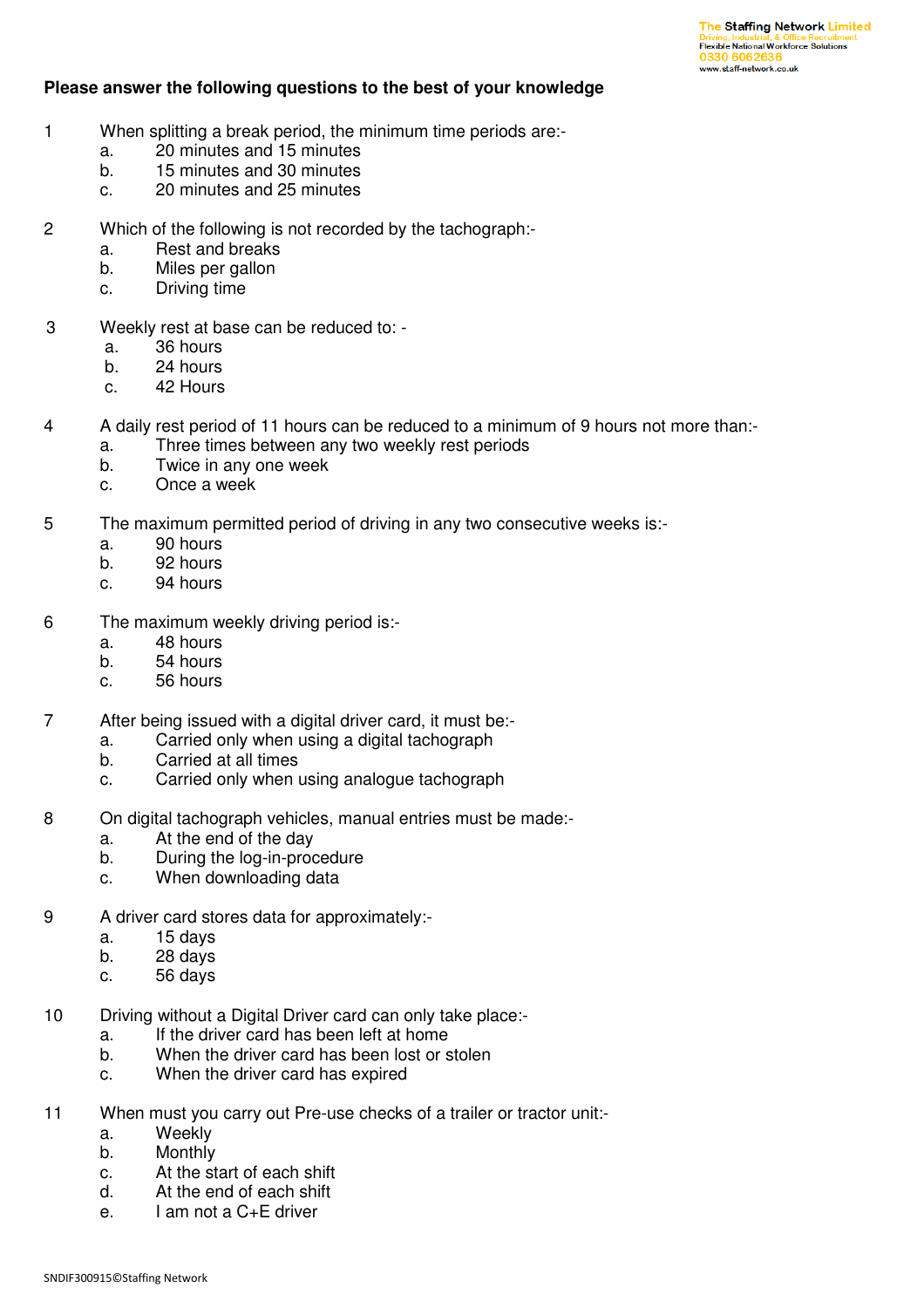- 12 When should you check the max height of your load, vehicle or equipment?
	- a. Only if your route plan shows a low bridge
	- b. If you think the trailer height has changed from your last journey
	- c. Before starting any journey ensuring the correct height is shown in the vehicle
	- d. If you are advised by previous driver
- 13 Under EC Driver regulations, how long should your minimum break be after 4.5 hours driving?
	- a. At least 1 hour unless beginning a rest period, the break may be split into 2 breaks, the first being at least 15 minutes and the second at least 45
	- b. At least 30 minutes unless beginning a rest period. The 30 minute break may be split into 2 breaks, the first 10 minutes and the second at least 20.
	- c. At least 45 minutes beginning rest period, the break may be split into 2 breaks the first being at least 15 and the second at least 30.
- 14 Under EC Driver regulations, when must you take a driving break?
	- a. Before 5.5 hours of driving
	- b. Before 3.5 hours of driving
	- c. Before 4 hours of driving
	- d. Before 4.5 hours of driving
- 15 Under WTD (Road Transport Working Time Directive) how long can you work before you must take a break?
	- a. Before 4.5 hours
	- b. Before 6 hours
	- c. Before 8 hours
- 16 Under WTD (Road Transport Working Time Directive) how long must that break be for?
	- a. 10 Minutes
	- b. 30 Minutes
	- c. 45 Minutes
- 17 When can you use a mobile phone whilst driving?
	- a. Never
	- b. As long as someone else holds the phone
	- c. When the vehicle is stationary in traffic
	- d. providing you have a connected hands free kit and you do not handle the phone, incoming calls only
- 18 When must you wear your seat belt?
	- a. It is not law to wear a seat belt in an HGV vehicle
	- b. Only if driving outside of the yard or RDC
	- c. It is law to always wear your seat belt
- 19 When coupling or uncoupling your vehicle which of these statements is incorrect?
	- a. Always apply the tractor unit parking break, put the vehicle in neutral, stop the engine and remove the keys.
	- b. Leave the engine running and keys in the ignition to save time, there is no requirement to apply the break if the unit is on flat ground.
	- c. I am not a C+E driver
- 20 When must you report an accident or incident?
	- a. At the end of your shift
	- b. Weekly via text or phone
	- c. Immediately giving the location of the incident and as many details as possible and upon return write up into the accident book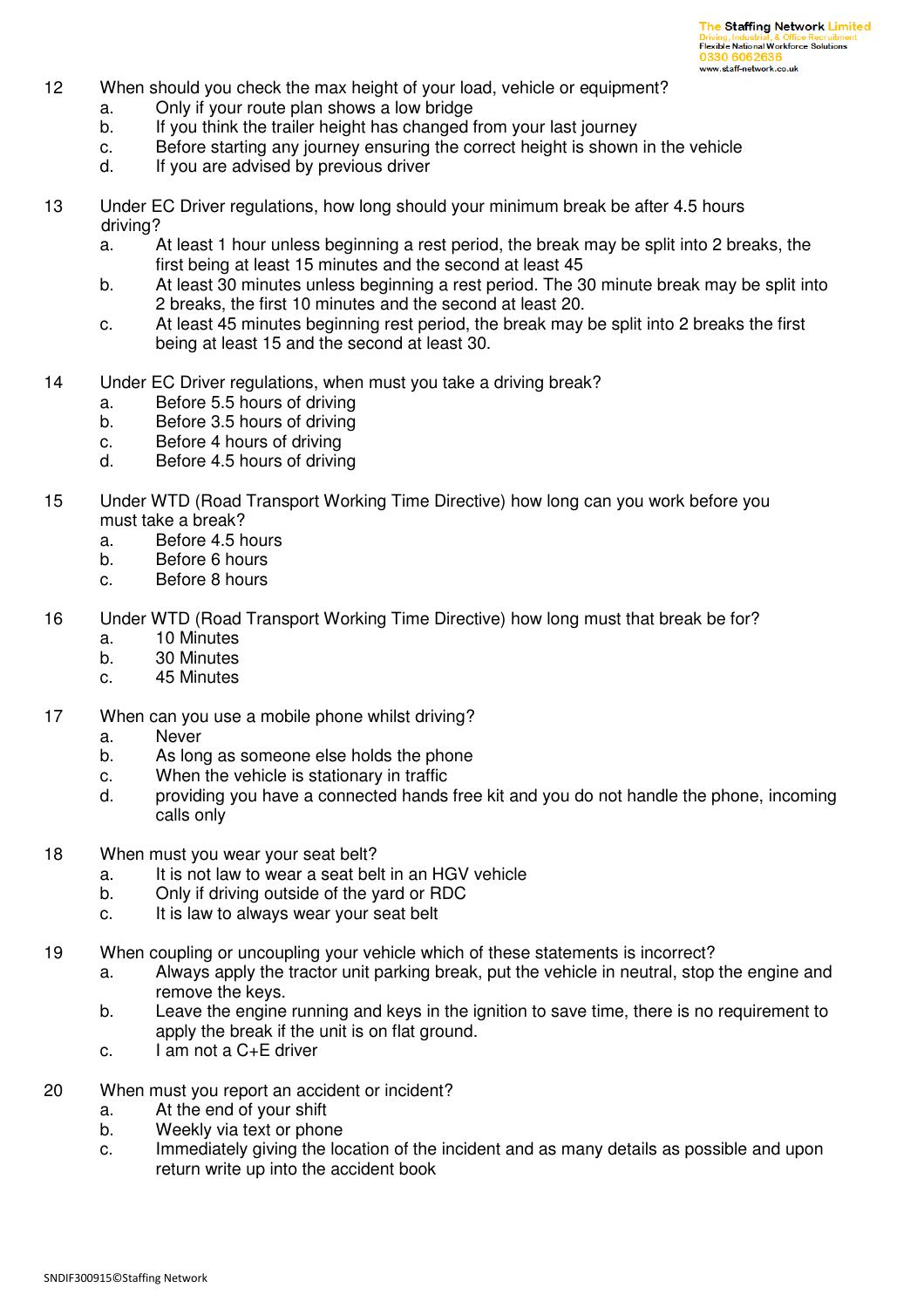| a <u>discussion in the contract of the contract of the contract of the contract of the contract of the contract of the contract of the contract of the contract of the contract of the contract of the contract of the contract </u>                                                             |
|--------------------------------------------------------------------------------------------------------------------------------------------------------------------------------------------------------------------------------------------------------------------------------------------------|
| b                                                                                                                                                                                                                                                                                                |
| $\mathbf{C}$ . The contract of the contract of the contract of the contract of the contract of the contract of the contract of the contract of the contract of the contract of the contract of the contract of the contract of th                                                                |
| In the event of an accident, what actions do you take?                                                                                                                                                                                                                                           |
|                                                                                                                                                                                                                                                                                                  |
| In the event of an accident, what must you NOT do                                                                                                                                                                                                                                                |
| ,我们也不能在这里的时候,我们也不能在这里的时候,我们也不能在这里的时候,我们也不能会在这里的时候,我们也不能会在这里的时候,我们也不能会在这里的时候,我们也不<br>What problems do you envisage when using a Satellite Navigation Systems?                                                                                                                                     |
| ,我们也不能在这里的人,我们也不能在这里的人,我们也不能不能不能不能不能不能不能不能不能不能不能。""我们的人,我们也不能不能不能不能不能不能不能不能不能不能不<br>You are stuck in a traffic jam on a motorway and you are about to run out of driving hours. You are one<br>junction away from your depot, which is approximately 20 minutes away. What action do you take?   |
|                                                                                                                                                                                                                                                                                                  |
| You are in your vehicle in Manchester. The vehicle has a sleeper cab. You have been working form<br>6am that day. It is currently 8pm. You are requested to return to the depot in Wednesbury. Is this<br>possible, and what action should you take to ensure that you are not breaking the law? |
|                                                                                                                                                                                                                                                                                                  |
| List 3 reasons for a tachograph infringement being issued                                                                                                                                                                                                                                        |
| $a$ $\overline{\phantom{a}}$                                                                                                                                                                                                                                                                     |